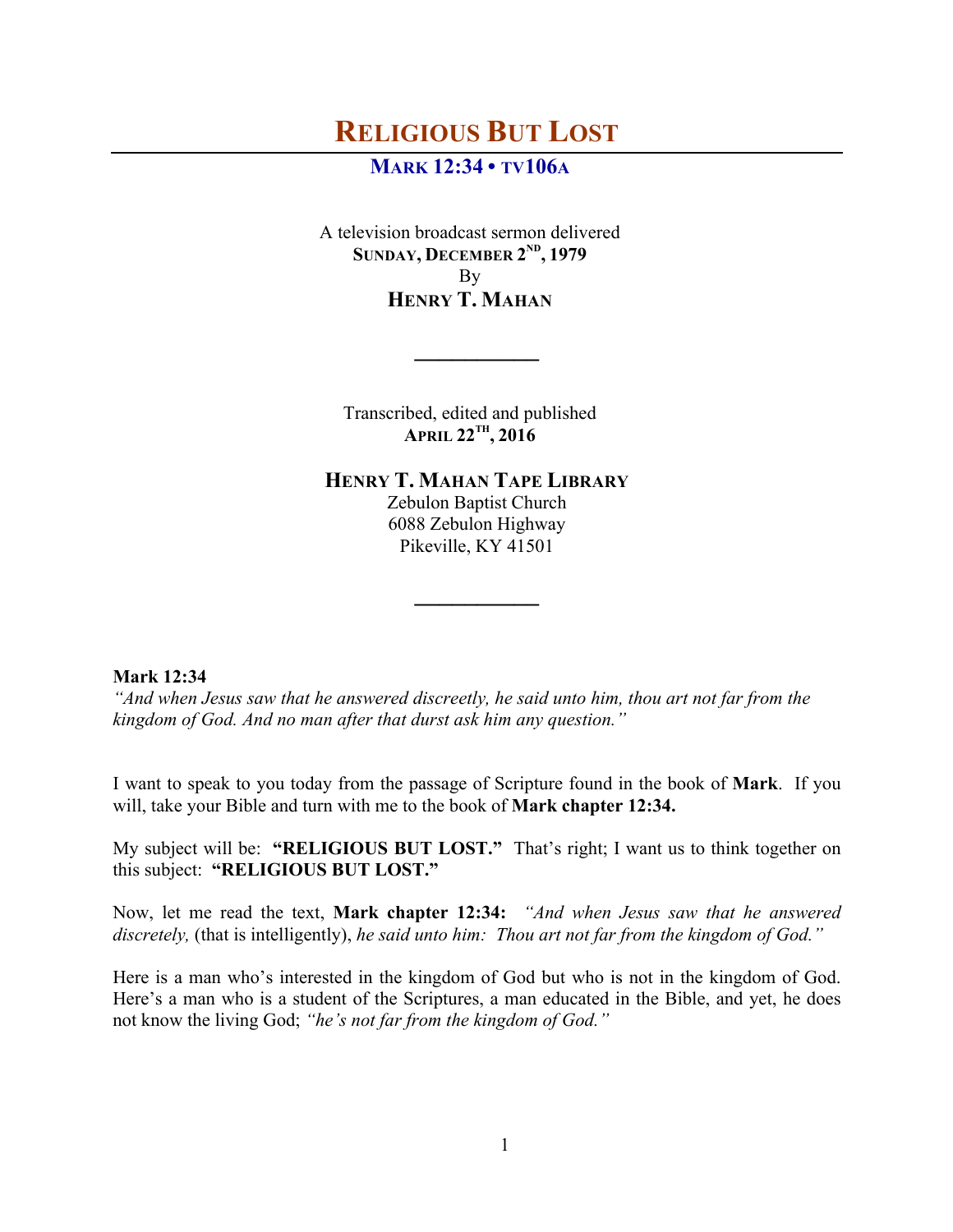#### **MARK 12:34 • HENRY T. MAHAN**

Here's a man who is devoutly religious but who's never been regenerated. And here's a man who is concerned about the law and morality, for his questions to Christ Jesus were about the law and morality.

Here was a man who's interested in the law and interested in morality but who has no righteousness and no holiness in the sight of God almighty. He is most religious, but lost.

Now, I don't know how to stress the importance of this message this morning. I don't know how to get across to you just how important I feel this message is to me and to you and to every person who hears this program.

But my friend; notice the speaker here is not a denominational fanatic. The speaker here is not some religious radical. The speaker here is not a promoter of personal priorities; the speaker here is the Lord of heaven and earth. This is the Master Himself talking and Jesus said to him: *"Thou art not far from the kingdom of heaven."* This is Christ Himself speaking. This is not some religious fanatic or radical or denominational promoter deciding because a man doesn't believe like he does that he's not in the kingdom of God.

This is not a man saying, "because you don't see things like I see them, you're not saved;" this is Christ the Son of God. And the Lord certainly knows them that are His. And the Lord is saying to this man: *"You're not far from the kingdom of heaven."*

Now, I need to listen to Christ: *"He that hath ears to hear let him hear."* And I need to listen to the Master here as He deals with this religious man because I have an interest in the kingdom of God.

I have an interest in the law of God. I have a concern about the Scriptures and a concern about understanding the things that are written, don't you? And yet, our Lord said to a man similar to you and to me: *"You are not far from the kingdom of heaven."*

I need to examine myself whether I am in the faith. *"I need to give diligence to make my calling and election sure,"* and my friend, you do too! Don't take for granted this most important thing in all of the world. Don't take for granted your relationship with God, the salvation of your soul.

Now, I have four divisions for this message and this will make it easy for you to understand and to follow and to remember, I hope:

**First of all:** We are going to look at the man himself, the man to whom Christ said: *"You are not far from the kingdom of God"*

**Secondly:** Then we are going to look at this man's knowledge, what did he know? Did he know as much as you know or as much as I know or did he know more?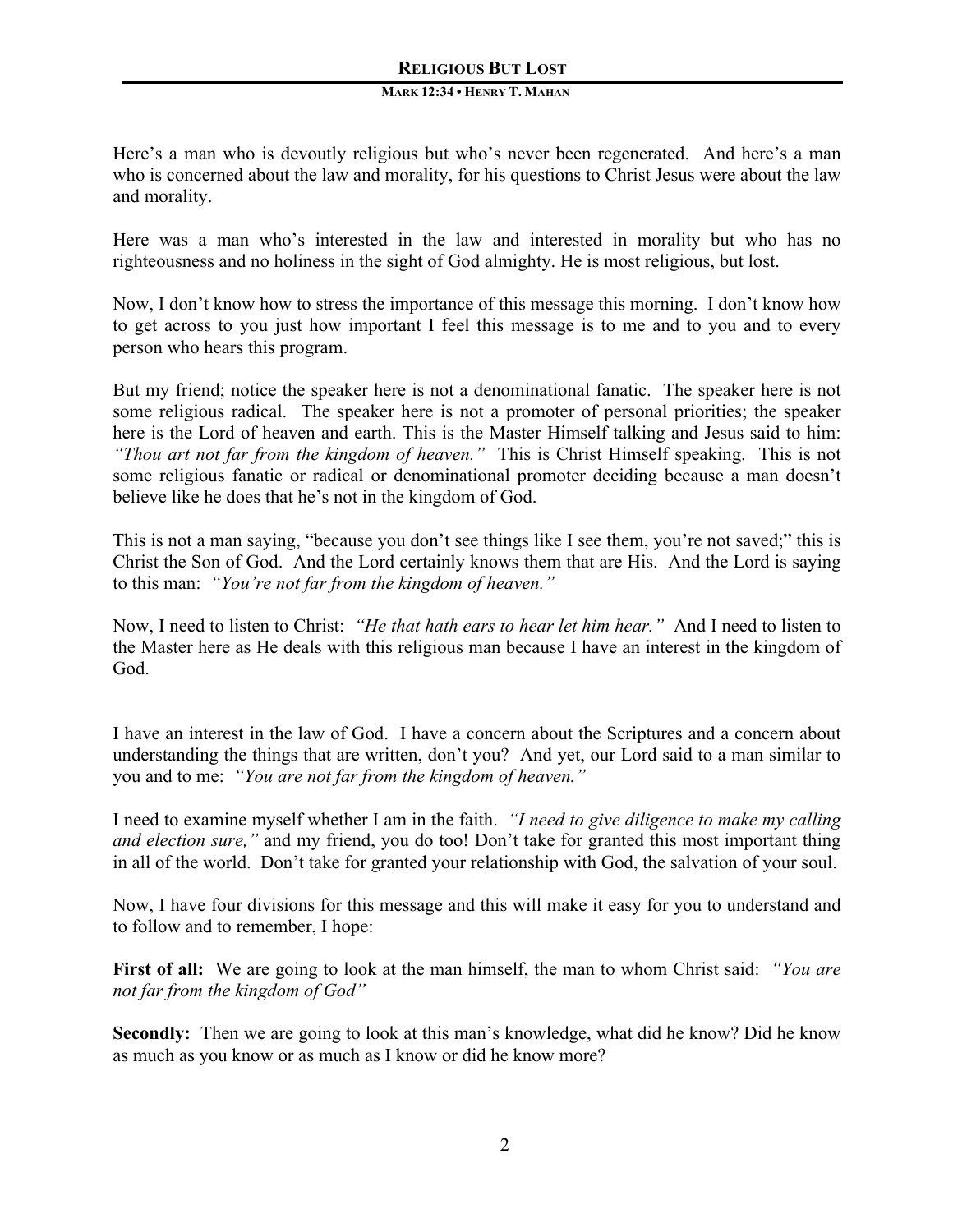**Thirdly:** Then we are going to look at this man's attitude; what was his attitude? Did he have a good attitude or a poor attitude?

**Fourthly:** Then we are going to last of all in closing the message find out where he failed, where did he fail?

**First of all:** Look at the man; who was the man?

Christ said to this man: *"Thou art not far from the kingdom of God."* Who was this man? This may surprise you; **verse 28** says, *"This man, was one of the scribes*." We don't know a great deal about him but we do know that he was a scribe and we do know something about the scribes.

What were the duties of the scribes? Do you know what their duties were, to preserve, to translate, to transcribe, and to interpret the Scriptures. That was the job of the scribes. They were the men who sat down with pen and ink and translated the Scriptures from other languages.

They were the men who preserved the Scriptures. They were men who transcribed the Scriptures. They were the men who interpreted the Scriptures, in other words; this man was an authority on the Bible, the Old Testament Scriptures. That's exactly what he was, he was a scribe.

We have the Pharisees who came to Christ and the Sadducees and then one of the scribes. He was a man who was an authority on the Bible. He knew by memory much of the Word of God. He could quote the Scriptures from memory. He had written the Scriptures over, and over, and over, and over again.

And yet, (they didn't have printing presses) the scribes wrote the Scriptures. And yet, Christ said to this man; *"*You are not in the kingdom of God but you're not far from it."

It's certain that the way of life is to be found in the Bible: *"Faith cometh by hearing and hearing by the Word of God: Of his own will begat he us with the Word of truth. The gospel is the power of God unto salvation."* If you would know the way of life; turn to the Scriptures.

But my friend; you can be a student of the Scriptures and not know the way of life. That's right; our Lord said to the Pharisees, now listen, in **John,** is it **chapter 5:40,** He said: *"You search the scriptures for in them you think you have eternal life but they are they which testify of me and you will not come to me that you might have life."*

I've often heard people say: "Well, you know; he sure knows his Bible." This scribe new his Bible too, but he didn't know his Lord. And it's possible to know the doctrines (this man was an authority on the doctrines, and the traditions, and all of these things) but he didn't know the Lord. To know the Word of God is not necessarily to know the living Word of God, the Lord Jesus Christ.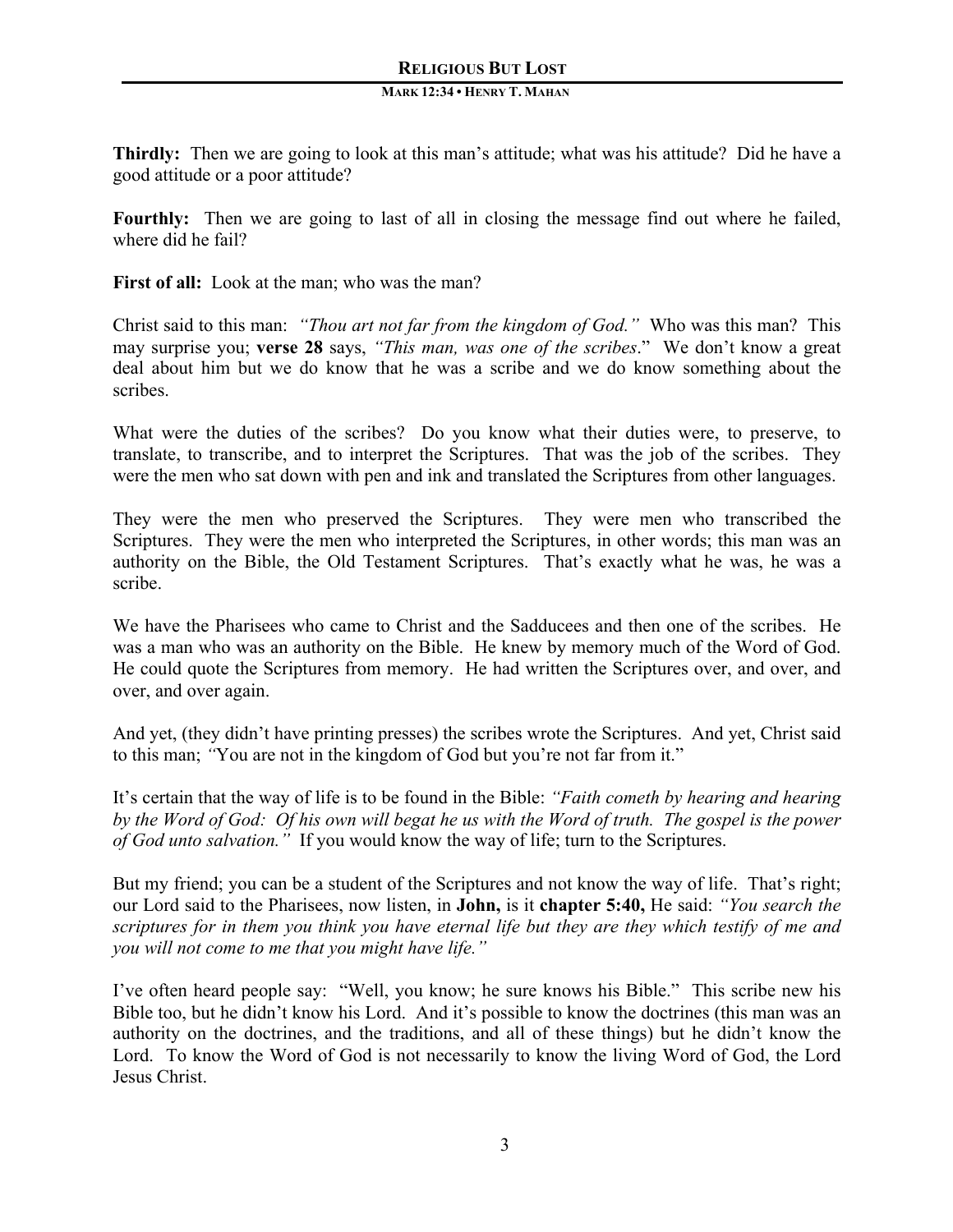#### **MARK 12:34 • HENRY T. MAHAN**

All right, that's the man. He was a student of the Scriptures; he was a scribe. He was an authority on the Bible. He knew the doctrines and traditions and all of these things but he did not know the Master and Christ said: *"You are not far from the kingdom of God."* Now that's the man.

**Secondly:** Now, let's look at this man's knowledge!

What was the question he asked to begin with? Well, he looked at Christ after the Pharisees and the Sadducees had dealt with their questions and had been put to silence and walked away and he kept standing there.

He looked at the Master and he said: *"Master; what is the greatest commandment of all?"* And the Lord Jesus Christ replied: "*Thou shalt love the Lord thy God with all thy heart, with all thy mind, with all thy soul, and with all thy strength and the second is like unto it: thou shalt love thy neighbor as thyself."*

Now listen to the man; he said: *"Master; thou hast well said the truth,* (that's the truth) *there is but one God and there's none other but he."* Now my friend; I may shock you a little bit but you listen, I'm preaching the Scriptures!

Here is a man who was an authority on the Bible. Here was a man who memorized the Scriptures. Here was a man who studied the Scriptures and translated the Scriptures and transcribed the Scriptures and interpreted the Scriptures.

But, Christ said to him: *"You're not far from the kingdom of God."* And here's a man who believed in one God, not just any god, not a false god; he believed in the God of David, Abraham, Isaac and Jacob, the God of creation.

He said*: "Master; you've said the truth, there is but one God; there's none other but he."* In other words, this man; it's evident he believed in God and yet Christ said to him: *"Thou art not far from the kingdom of God."*

But my friend, to believe in one God; (now listen to me) is not to be saved. James wrote in **James 1:19:** *"You believe that there's one God. The devil believes and trembles*." You believe there's one God and you do well but the devil believes there's one God and the devil trembles at the mention of his name.

When Christ appeared to those, that man who was demon possessed and cast the demons out of him, do you know what those demons said before they came out of that man? *"We know who you are; you are the holy one of Israel. Have you come to torment us before our time?"*

They believed in one God. They believed in Christ as the Son of God, the holy one of God. They believed in judgment but they certainly were not redeemed.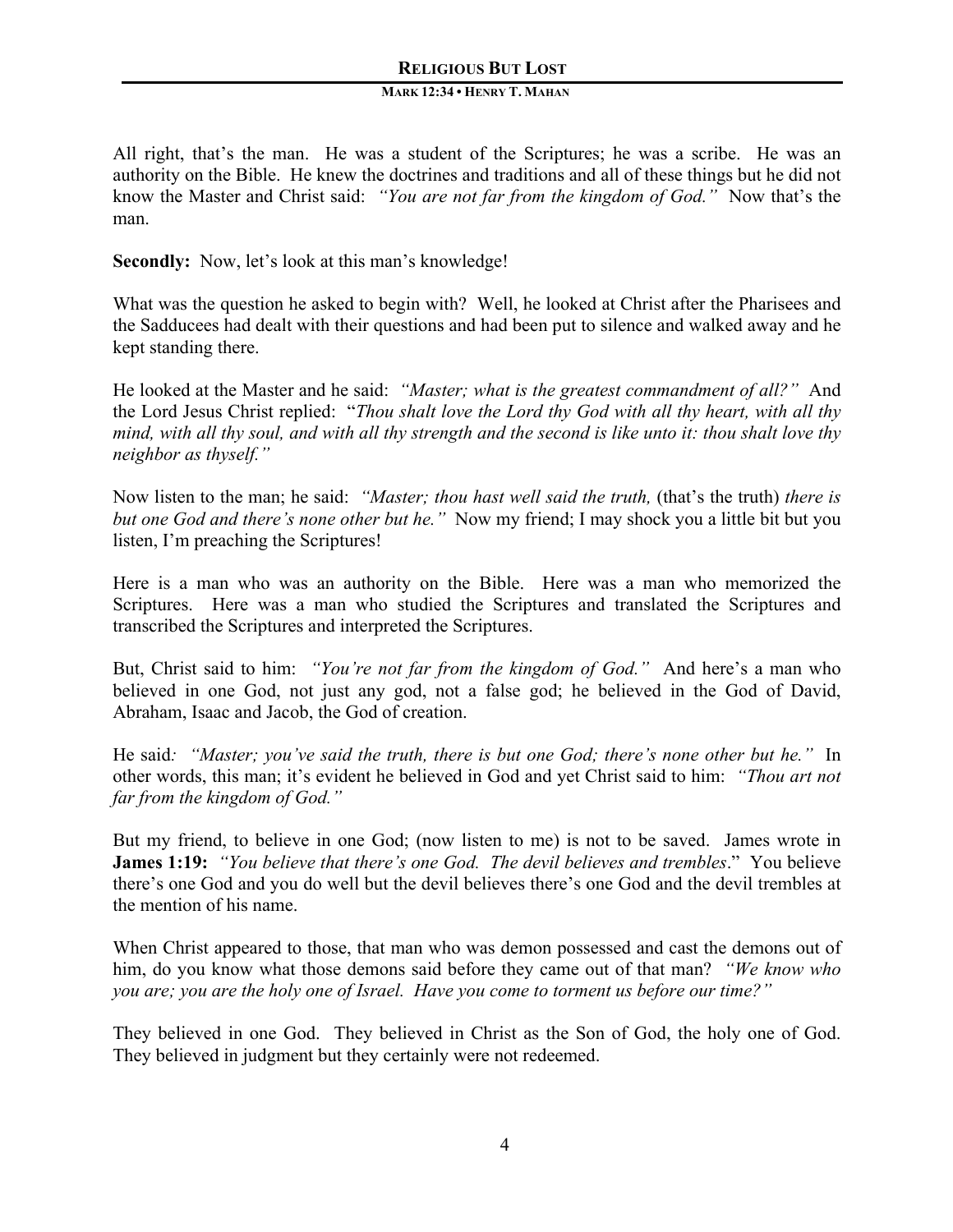#### **MARK 12:34 • HENRY T. MAHAN**

This man believed in one God; he said: *"Master; you spoke the truth, there is none other but he."* He is the God of Abraham, Isaac, and Jacob.

Then he said, "There is no such thing as an idol." This man hated idolatry. Do you take comfort in the fact that you believe there is one God? Do you take comfort in the fact that you do not bow down to idols and you do not serve false Gods?

Well this man had a strong feeling about idolatry too; he spoke it very emphatically; he said: *"There is but one God and there's none other God but he."*

Now, let me show you something else in the next verse, **verse 33;** he went a step further. What did this man know? He knew there was one God. He knew there was no such thing as an idol. Now watch this; he knew that the condition of the heart was more important in the sight of God than all of the outward works and ceremonies of religion. Does that shock you?

Now, listen to what he says in the next verse, **verse 33.** You look at it right there in your Bible. He says, *"You spoke the truth Master; there's but one God and there's none other but he. And to love God with all the heart* (and with all the understanding, that is the mind), *with all the soul and the strength, and to love one's neighbor as himself, is more than all the burnt offerings and sacrifices."* 

That's exactly what he said. Are you with me? And yet, our Lord said to him: *"Thou art not far from the kingdom of God."* This is astonishing; especially in this man's day, because his day was a day of works, ceremonies, sacrifices, and burn offerings.

Most people trusted in these things, he evidently didn't. Most people depended for their salvation on these very things that he is talking about. He was one of the few that understood that salvation was not in these things and yet, the Master said: *"You are not far from the kingdom of God."*

Now, this is interesting isn't it? It's so applicable to this day when we have so much religion and so much presumption, so much carnal assurance and so much easy beliefs.

# **Thirdly:** The man's attitude!

Now, we've seen the man; he was a Bible scholar, a Bible student, a Bible translator, a Bible transcriber, a man who had memorized Scripture. He was a man who believed there was one God.

He was a man who had no use for idols. He was a man that knew that the condition of the heart was more important than the bowing of the knee. It was more important than burnt offerings and sacrifices. And yet, to this very man, our Lord said: *"You're not far from the kingdom of God."*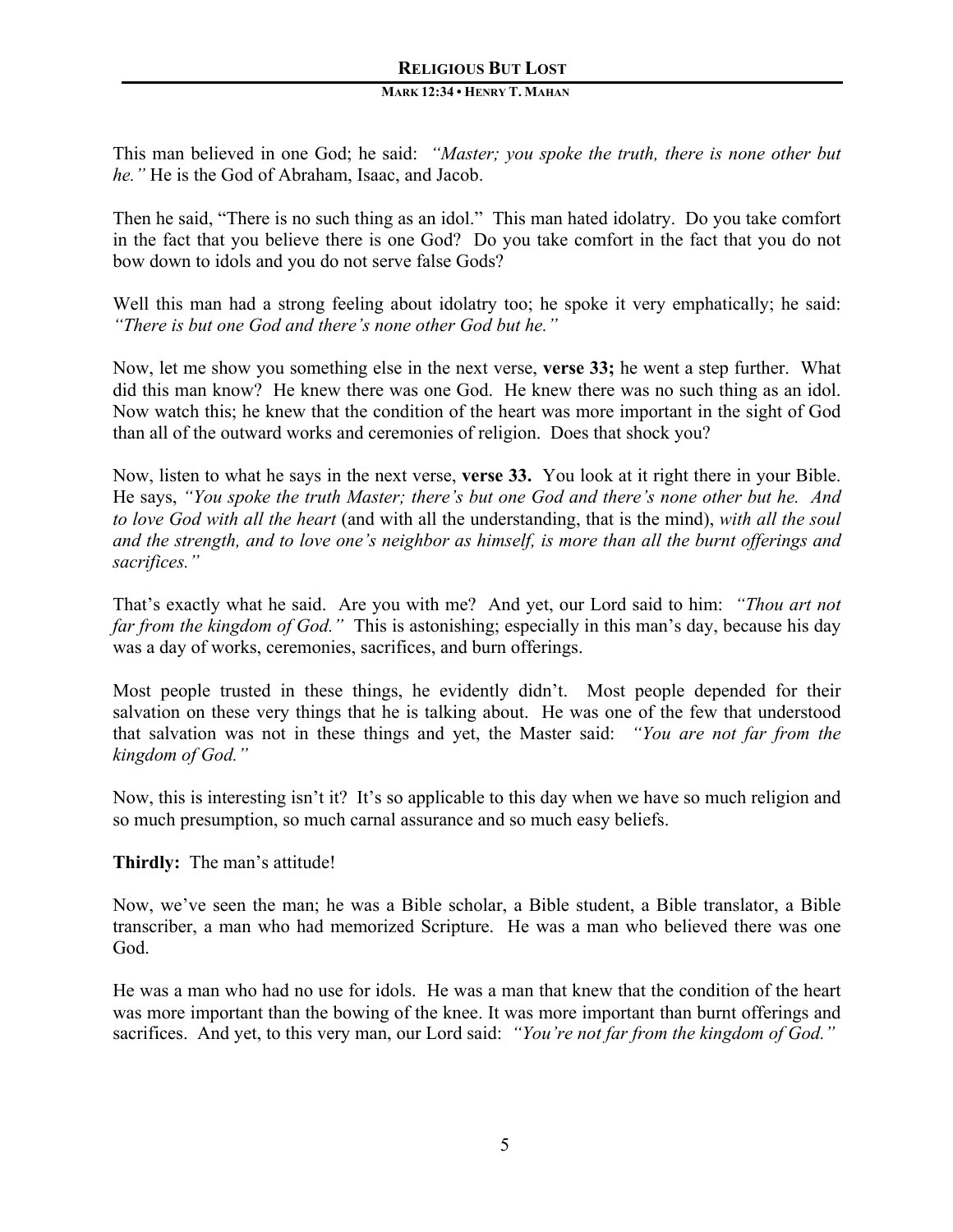Well his attitude must have been bad. Well, let's see; look at the man's attitude. He had a better attitude than the Pharisees and Sadducees. They had already been put to silence and pouted and walked off and would have nothing to do with Christ.

But this man recognized the wisdom of Christ. Listen to him: *"Master;"* he called Him, Master, he spoke well of Christ. He said, "You told the truth."Here was a man speaking to one who was the enemy of the Pharisees and Sadducees and scribes and all that they stood for and yet, here he is standing and talking with him and saying: "You are telling the truth; what you are saying is true, what you are saying is true."

He had an inquiring spirit. The others had gone away but he just kept standing there. He had an inquiring spirit. He had some degree of spiritual perception; he spoke of loving the Lord God. The other Pharisees spoke of tithing, fasting, giving alms, not doing this and not doing that. He spoke of loving God. That's spiritual knowledge.

He talked about loving our neighbor. He talked about heart religion and yet our Lord solemnly declared unto him, *"Thou art not far from the kingdom of God."*

**Fourthly:** Wherein did he fail?

And I want you to see this whole picture. While I am painting this picture and while we are asking the Spirit of God to speak to us individually that we *"might examine ourselves whether we are in the faith, that we might give diligence to make our calling and election sure."* That we might answer the question, *"What think we of Christ?"*

Wherein did he fail? Here's a man who perhaps some of you have already put yourself in this man's place, a teacher, a Sunday school teacher maybe, a translator of Scriptures, a believer in one God, always believed in one God, never had any doubt there's only one God.

*"The heavens declare the glory of God. The firmament showeth his handiwork."* A student of the moral law; "I believe in what's right and I hate what's wrong."

Here was a man who was a perceptive man, an inquiring man, who knew the truth when he heard it, a man who spoke well of Christ. Well, wherein did he fail? Why was he not in the kingdom of God?

My friend, there are some things missing here!

The first one is this; I find no personal confession of sin. Now I hear this man speaking well of the law, talking about the law, conversing about the law, inquiring about the law, and studying the law.

But I do not hear any confession from his mouth or any acknowledgment of the fact that he had broken that law, that in any way he had sinned against a holy God or in any way that he had not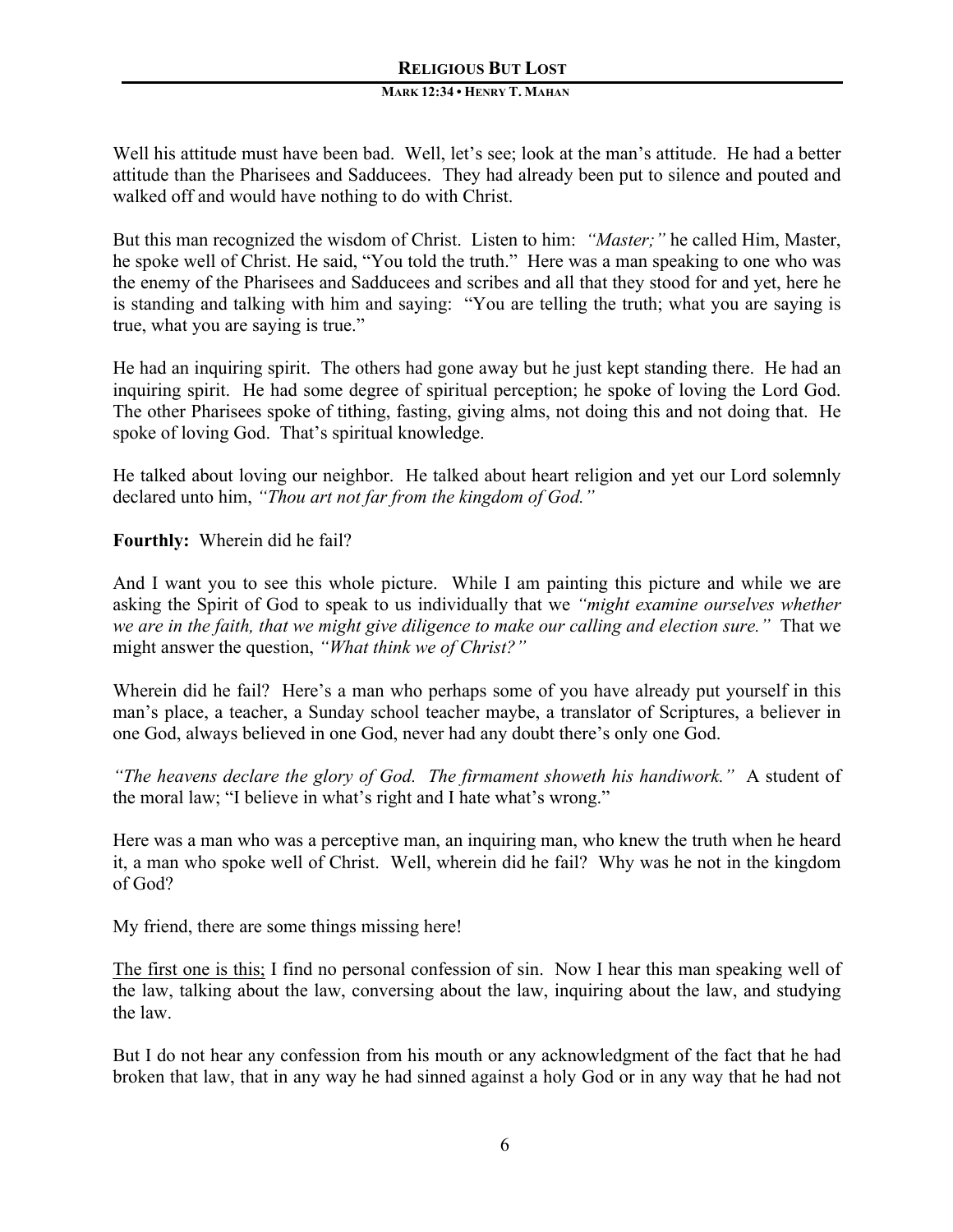personally in his heart, in his thoughts, imagination, words and deeds, kept the law of God that he had broken it and was a sinner before God.

Do you hear anything like that? Go over his whole conversation and there's not one confession of sin, there's not one acknowledgement of sin.

You know, the Scripture tells us this: *"Whoso covereth his sins shall not prosper but whoso confesseth and forsaketh his sin shall find mercy."* Doesn't the Word of God say: *"If we confess our sins he is faithful and just to forgive us our sins and to cleanse us from all unrighteousness?"* 

My friend, every person who has ever come to Christ has come to Christ as a sinner, not as a moral man, not as a righteous man, for Christ himself said: *"I came not to call the righteous, but sinners to repentance."* And Paul said: *"This is a faithful saying and worthy of all acceptation that Christ Jesus came into the world to save sinners of whom I am chief."* 

And as I listen to this man talk about there being one God and talking about the law and talking about the truthfulness of the Master's statement and talking about no idols are to be served; I do not hear this man saying one thing about his personal guilt before God.

Do you know what the law does? The law is a schoolmaster that brings us to Christ. The law is that which God gives to strip a man, to knock his fleshly foundations out from under him, to convince him "*of sin and of righteousness and of judgment*." *"What the law saith it saith to them who are under the law that every mouth may be stopped and all the world become guilty before God."* 

I hear no confession of sin here at all. I hear no acknowledgment of personal guilt: *"O God be merciful to me the sinner.*" I hear no acknowledgment before God that I have sinned in thy sight and no longer worthy to be called thy son. Make me but a hired servant.

Have you ever seen your sins and actually before God acknowledged them? David said: *"I acknowledge my sins; my transgressions are ever before me."*

Secondly: I hear no plea for mercy, not in all of this conversation; I hear no plea for mercy!

Oh, when the Publican stood in the temple and cried: *"God be merciful to me the sinner;"* that's a plea for mercy that was heard. When the thief on the cross hanging there in death's agony looked over at Christ and said*: "I'm getting what I deserve; Lord remember me when you come into your kingdom."* That's a plea for mercy and it was heard.

Every invitation that Christ ever gave in the Bible presupposes guilt; did you know that? *"Ho everyone that thirsteth; come to the water, come to the water,"* that's the invitation, come to the water of life.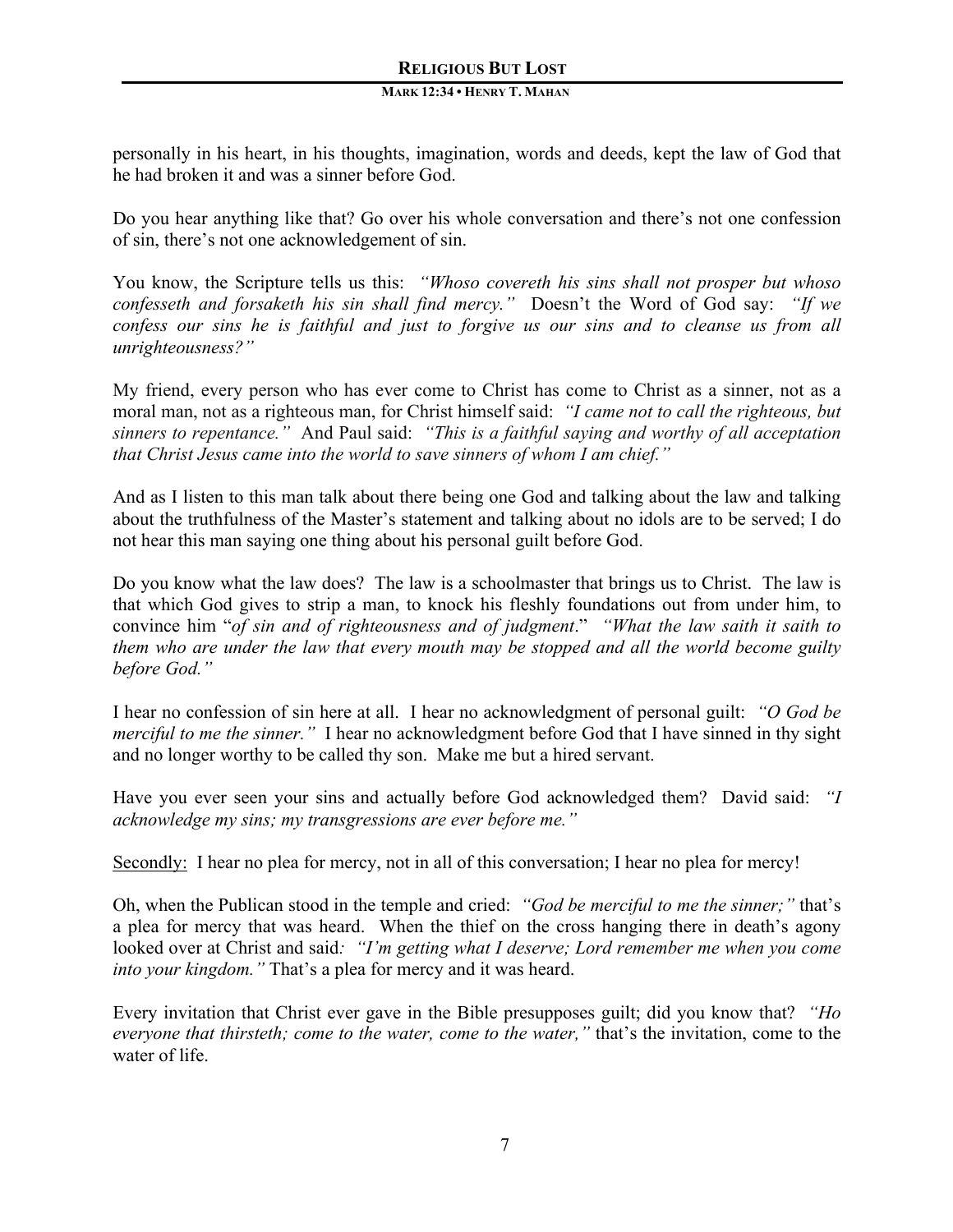#### **MARK 12:34 • HENRY T. MAHAN**

Who comes to the water of life, a man who's thirsty, a man who needs the water of life? *"Come unto me all ye that labor and are heavy laden and I will give you rest."* Who comes for rest, the man who's weary and heavy laden by sin?

All of these invitations presuppose guilt. I want you to listen to David's confession in **Psalm 51** and his plea for mercy, a confession of sin. This is always prerequisite, this is always the condition, and these are God's terms for salvation, repentance and faith.

Paul said; "*When I preach the gospel I preach repentance toward God and faith in the Lord Jesus Christ."* And I see neither of these in this man's conversation. Have you ever felt it in your own heart and experienced it in your own soul, I mean genuine conviction of sin and sorrow for sin, and repentance over sin, and grief over sin, and faith in Christ as your only hope, a plea for mercy?

Listen to David, now **Psalm 51:** *"Have mercy on me O God. According to thy loving kindness, according to the multitude of thy tender mercies O God, blot out my transgressions."* Do you hear that? That's a plea for mercy!

*"Wash me from mine iniquity. Cleanse me from my sin. Purge me with hyssop. Create in me a right spirit. Renew within me a clean heart for I acknowledge my transgressions; my sin is ever before me."* The man was heard!

It can't be said of David, *"thou art not far from the kingdom of God;"* he was in the kingdom of God. It cannot be said of the publican in the temple, *"thou art not far from the kingdom of God;*" he was in the kingdom of God.

It cannot be said of the thief on the cross, *"thou art not far from the kingdom of God;"* Christ said; *"Today you will be with me in paradise."*

I hear no plea for mercy on the part of this scribe, no confession of sin, no acknowledgement of transgression and no plea for mercy.

Thirdly: I hear no confession of the Lord Jesus Christ as his Lord and Saviour!

Oh, he speaks well of Christ. He talks about Christ being a Master. He talks about Christ being a teacher. He acknowledges Christ as a moralist. He acknowledges Christ as a man of authority but not as the Redeemer and Lord.

*"What think ye of Christ? Whose Son is he?"* The Scripture does not say; "If thou shalt confess with thy mouth Jesus to be a good man, a prophet, a healer, a moralist?"

But rather it says, *"If thou shalt confess with thy mouth Jesus to be Lord and believe in thine heart God raised him from the dead,* (that he was crucified, buried, and raised from the dead, by the power of God), *thou shalt be saved."* He was crucified as a substitute, buried as the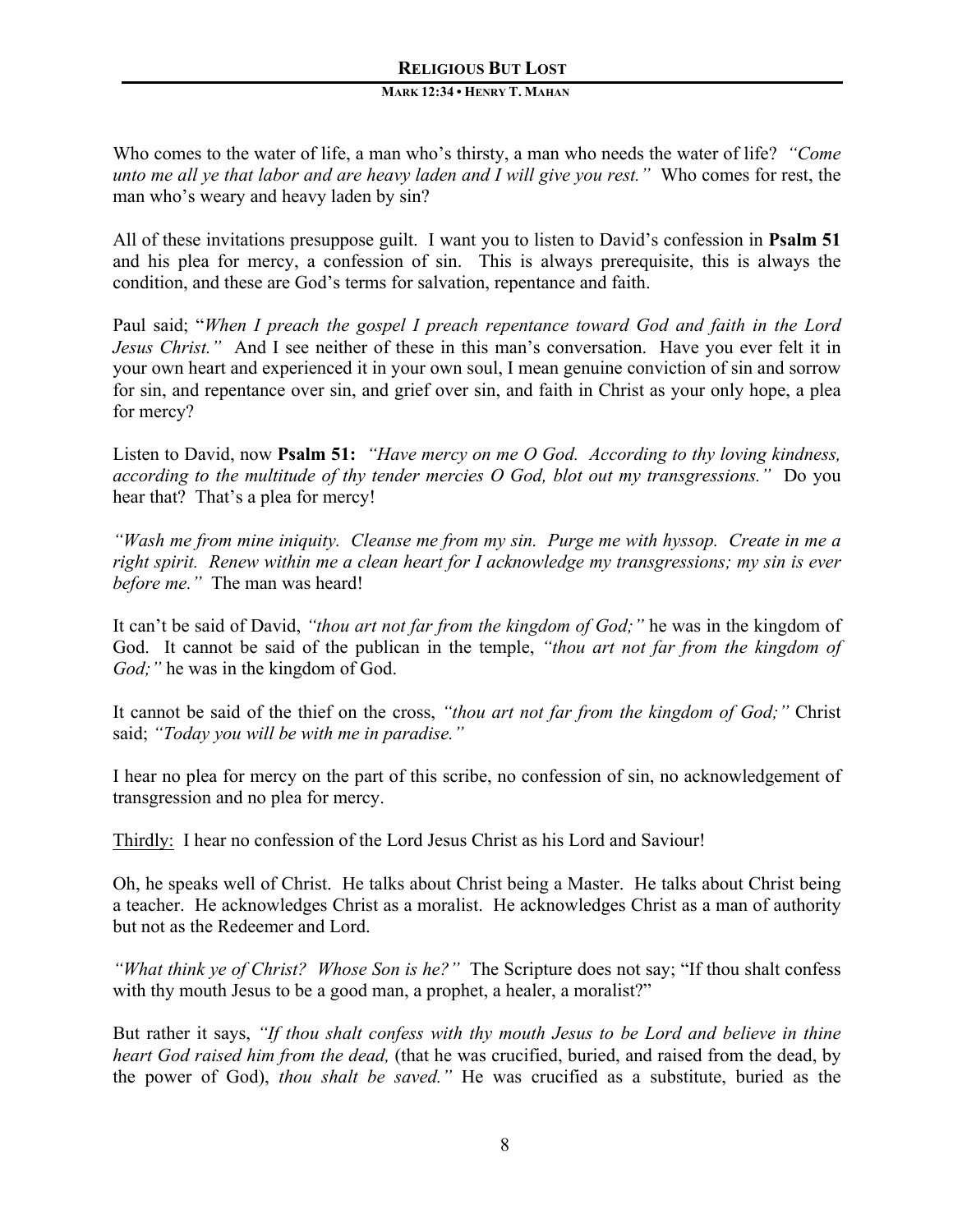scapegoat, raised as the justifier, ascended and seated as the Mediator between God and men at God's right hand.

Do you know, our Lord said to the disciples one day: *"Whom do men say that I am?"* This is natural men that he is talking about, men like the scribes, religious men, but natural men. *"Whom do they say that I am?"*

And the disciples said; *"Well, they speak well of you. Some say that you are Elias."* Now, that's quite a compliment because Elias (Elijah) to the Jews was a very great prophet. *"Some say that you are John the Baptist."* Now John the Baptist was admired of almost all the people.

*"Some say that you are one of the prophets."* But Christ said, *"Whom do you say that I am?"*  And the disciples; Peter spoke for them and he said: *"We believe that thou art the Christ,* (that is the Messiah, the Redeemer, the one whom God will send to redeem Israel, all Israel, believers from their sins). Thou art the Shepherd of our souls. Thou art the chief Shepherd, the great Shepherd, the good Shepherd, the substitute, the sacrifice, the sin-offering, and all of these things; that's who thou art, the Son of the living God."

Now my friend, I don't hear that out of this man. I don't hear any confession of sin. I don't hear any plea for mercy and I don't hear any acknowledgement of who is Jesus Christ? Now, who is Jesus Christ?

Well, the Scriptures tell me that He's the Redeemer, He's the Saviour, He's the Lord, He's the way of life, He's the bread of life, He's the chief corner stone, and He's the door of salvation. He said, *"I am the way, the truth, and the life. No man cometh to the father but by me."*

Now, notice last of all: And I do not see this man leaving his crowd and going and walking with Christ. When our Lord came before this crowd, there were the Pharisees, Sadducees, and scribes. They began to ask him questions and he answered and put them to silence one at a time. He put the silence to the Pharisees, and put the silence to the Sadducees, and they left, they got angry and walked off.

Here's this scribe, a man who knew something about the Bible, a man who knew there was one God, a man who knew that there was no idols. He knew that a heart relationship with God was more important than ceremony, sacrifice, and all of these things.

Here was a man whose attitude was better than the attitude of these other men, he did, he said: *"Master, you tell the truth."* But here was a man when every man walked off he walked off with them.

When Christ left he didn't follow Him. He didn't walk in His footsteps. He didn't take up his cross and follow Christ; he stayed with his crowd, he stayed in his occupation, he stayed in his present environment, he stayed in everything he was in when he met Christ at the first.